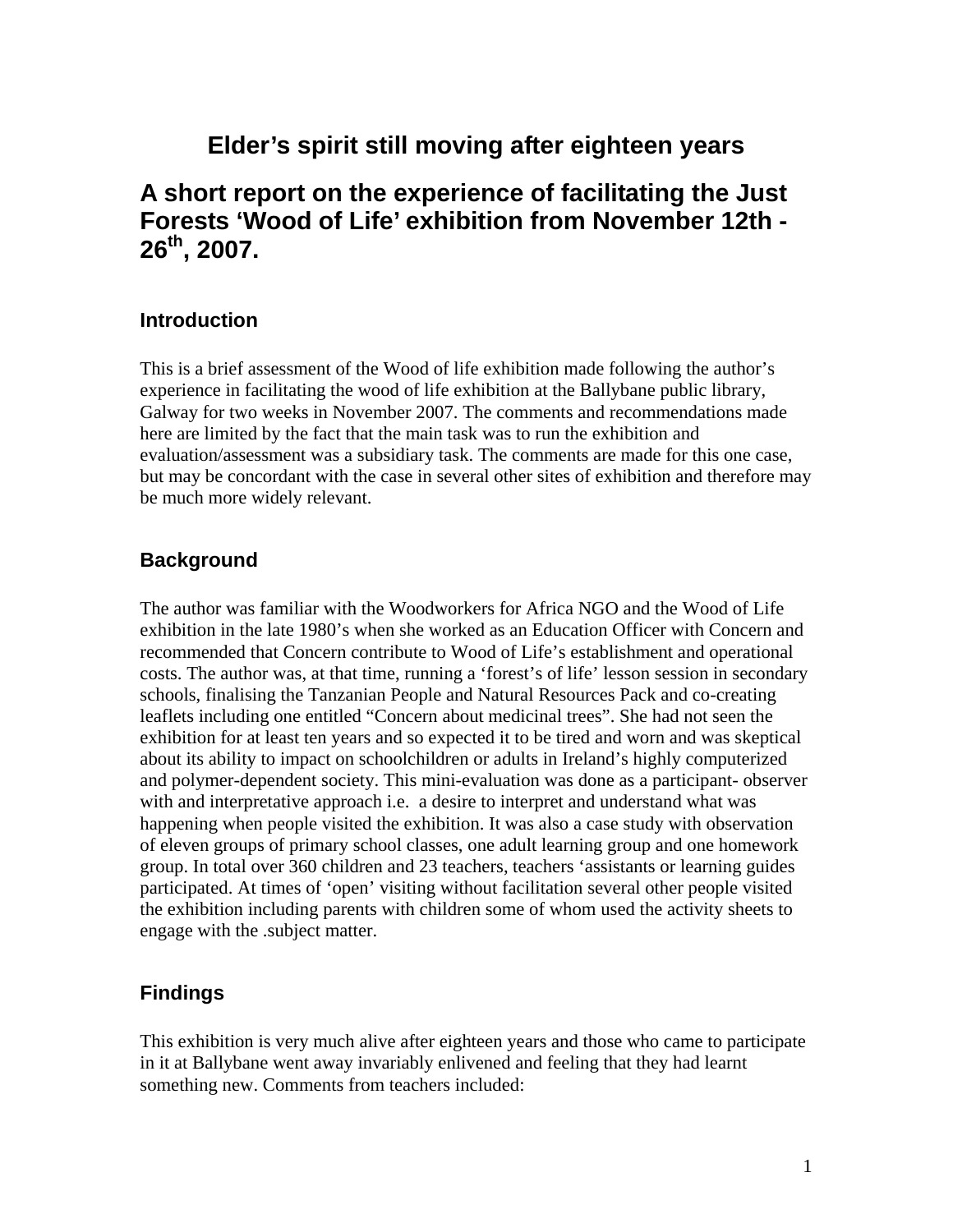"You could get lots of lessons out of this",

"It is very pertinent with environment and climate change as very topical issues"

"There are good links for geography (on the website)"

"Lovely, very interesting, we will think more about the table we are using and not take it for granted"

"Fabulous, really interesting, great website, great links, found activities"

"There are few opportunities to see things like this"

One must conclude that it is a useful contribution to their teaching and a resource which can act as an entry point to several aspects of education for a sustainable future which is seen as a key means to prepare humans for the challenges presented by climate change and other environmental risks. In this UN decade of Education for Sustainable Development it is offering a unique opportunity for teachers and learners to engage with sustainability issues in an experiential way. It provides opportunities for developing children's cognitive, emotional and relational skills:

- **Cognitive through the facts presented and the questions asked**
- Emotional through the use of tactile objects and accompanied by stories and photographs- the most powerful of these is the 'mahogany wood board/war on wood waste' section which moved children to sadness appreciation of beauty and an urge to do something.
- Relational through the groupwork approach to carrying out the activity set in the activity sheet which supports development of collaborative and cooperative skills which are seen as key to negotiating a sustainable future.

The spirit of Casper Elder the tree equivalent of Casper the Friendly Ghost rides through the exhibition and, when the story of the swallows from Africa bringing the news of African forest destruction to the elder tree when he lived in Tullamore is told by the facilitator, global, and even cosmic connections, and a positive spirit of the breadth of life's possibilities give a sense of amazement and adventure to the experience of the exhibition.

Amazement persists as participants touch, smell and look into the grain of the huge range of woods displayed:

"I looked into this wood, its class" said a boy holding the magnifying glass at the "Know Wood" board.

"Miss, did you paint this" said a boy holding a piece of purpleheart wood.

 "Is this really wood?" the question when many found the balsa wood which look and feels more like Styrofoam than wood.

"Miss, come here and feel this" was a common call when some learner found a piece of wood exciting. To the author this was a surprise as learners have so many electronic and polymer games, gadgets and stimuli in their lives one would expect a. an uninterested response to a rectangular block of wood. But, find pardon the pun, the response was far from wooden, nine to twelve year old school children in Galway's schools find pieces of wood fascinating! The polished pieces of Mahogany and African Blackwood were the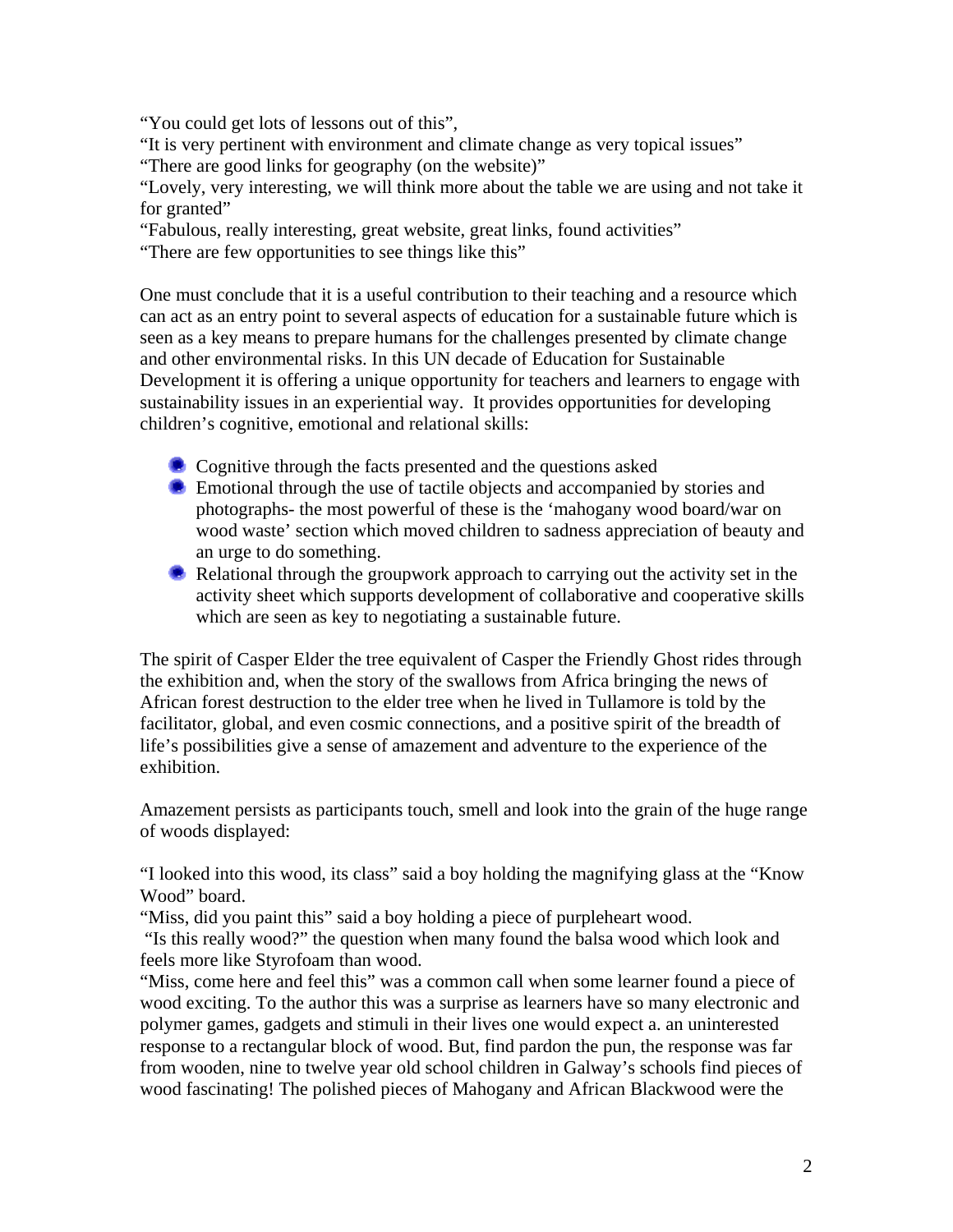children's favourite pieces because of how they felt to the touch. The fascination of the children with the smoothness of these woods and their comparisons of them to plastic suggests that many do not have these woods in their lives, as previous generations had.

The majority of the groups, when asked during the roundup discussion what they liked about the exhibition said that that they liked the woods and they liked learning new things. The new learnings mentioned included;

 "we are getting a lot of new football pitches, miss" (reference to the Croke Park-sized area of forest being lost every second),

"trees are used for medicine",

"there's a label for good wood",

"we should look for FSC"

" we should be grateful for what we have because others need things.."

" we should not waste wood"

That most of the school children enjoyed the exhibition was indicated by their happy mood and their requests to stay. "Can we stay Miss?" "Are you here in the afternoon?". The library staff also mentioned that some children returned with parents and that others who came had been informed by the schoolchildren about the exhibition. "We have had very positive feedback, congratulations" was the comment of the Ballybane librarian who made enquiries about getting the exhibition back again.

#### **Multicultural linkage opportunities**

Children who are not yet fluent in English engaged with the visual, tactile and musical media. International students brought attention to the global cultural and trade dimensions of the exhibition. Amongst other links, a Brazilian boy pointed out his country on the map; Nigerian children recognised tree fruits.

Traveller children connected with the fuelwood aspects and a traveler adult learner woman contributed knowledge on the traditional place of trees and plants in travellers' lives.

#### **Adult learning and special needs**

The exhibition has a range of media of a range of learning abilities and stages of development and so offers opportunities for developing lessons according to those needs. A word search learning game on the exhibition's language/ big terms was developed by the author as an example for the Ballybane adult learning class to use.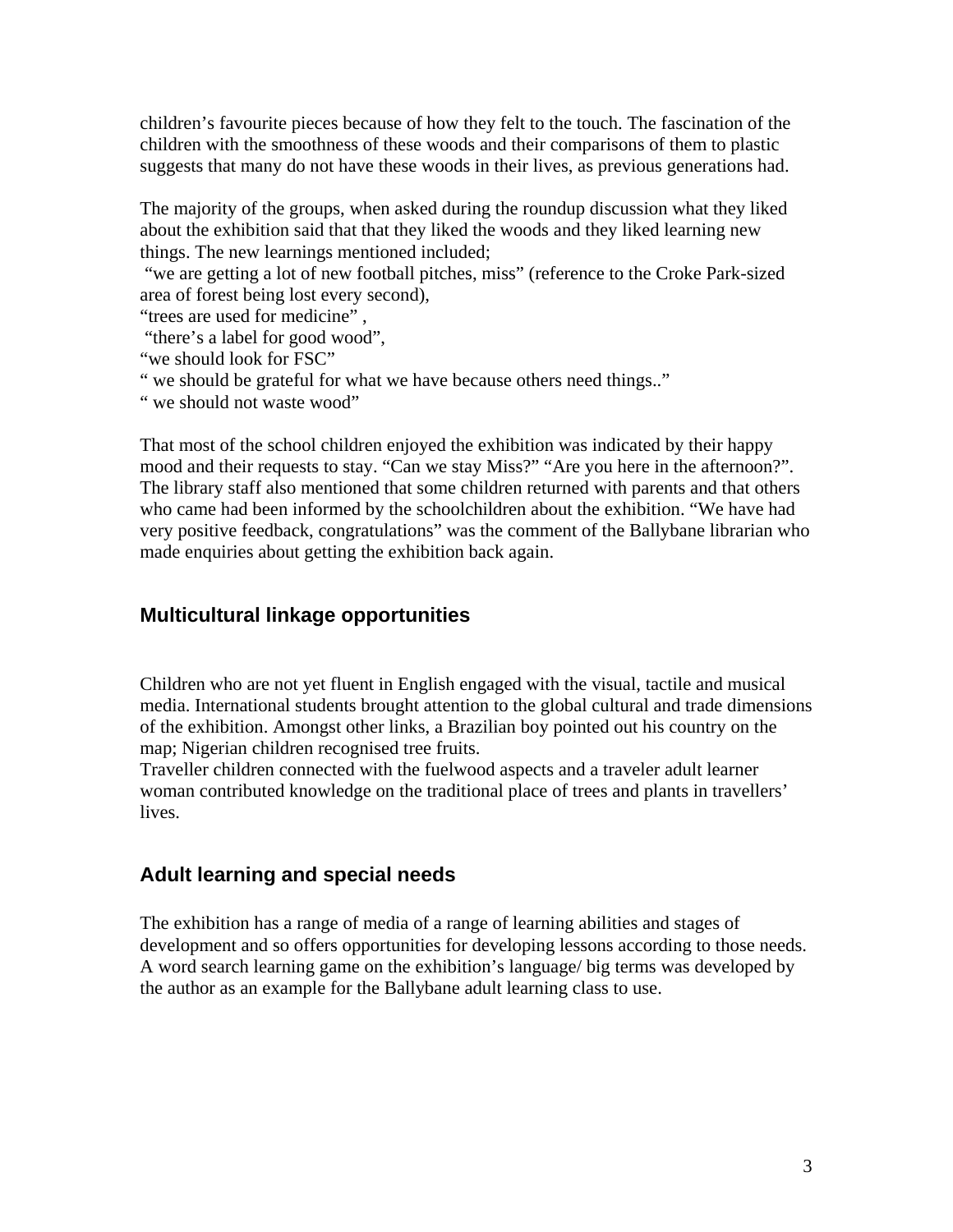#### **Empowerment to take action – finding out what happens next**

The exhibition has a practical orientation and inspires the participants to take action towards better care of the environment. It suggests follow –up activities but at present has not the capacity to monitor the impact it has on the implementation of follow-up activities in the classrooms or in the wider lives of the participants. Research of former participants' use of the exhibition and its associated website for teaching/learning and for lifestyle changes would be a useful to inform the development of the exhibition. A preparatory visit to intending participants to the exhibition could be used to target the experience in a more focused way to their current learning/teaching stage and point in the syllabus.

### **Authors Comments**

The exhibition is:

 $\overline{a}$ 

- 1. Very enthusiastically received by late primary schoolchildren, librarians, primary teachers, adult learners and their tutors and parents.
- 2. Of high potential as an education for sustainable development (ESD) tool/package.
- 3. Not adequately available/accessible to libraries and schools; None of the teachers or library staff in this case had previously heard of it or seen it.
- 4. Pedagogically<sup>[1](#page-3-0)</sup> competent offering several opportunities for applying currently respected teaching/ learning methods including collaboration and cooperative interaction which nurture *social learning* ; *situated learning* which locates the lesson in the learners' personal experiences ; *experiential education* which uses sensory stimuli to engage emotions and to stimulate emotional appreciation; directions for follow-ups whereby schoolchildren can deliberate and be empowered to engage in actions for a sustainable future, that is, gain *action competence*.
- 5. Epistemologically<sup>[2](#page-3-1)</sup> relevant and clearly focused containing a knowledge curriculum which is current, topical, scientifically authoritative and pitched at a level appropriate for upper primary and lower secondary students, adult learners and teachers who are weakly informed on environment and development topics.
- 6. Can stand alone as a self –explanatory educational tool, but is much more effective with a facilitator/interpreter/mediator.
- 7. Not well known what follow-up activities are implemented by the teachers and students after visiting the exhibition, or how they imbed it in their curriculum/syllabi.
- 8. A resource for making closer cultural and socio-economic links in the multicultural classroom and in adult learning situations because we have the

<span id="page-3-0"></span> $1$  Pedagogy is the educational term for 'teaching – learning orientation' or the science of teaching and learning.

<span id="page-3-1"></span> $2^2$  Epistemology refers to "ways of knowing" or the philosophical theory of knowledge.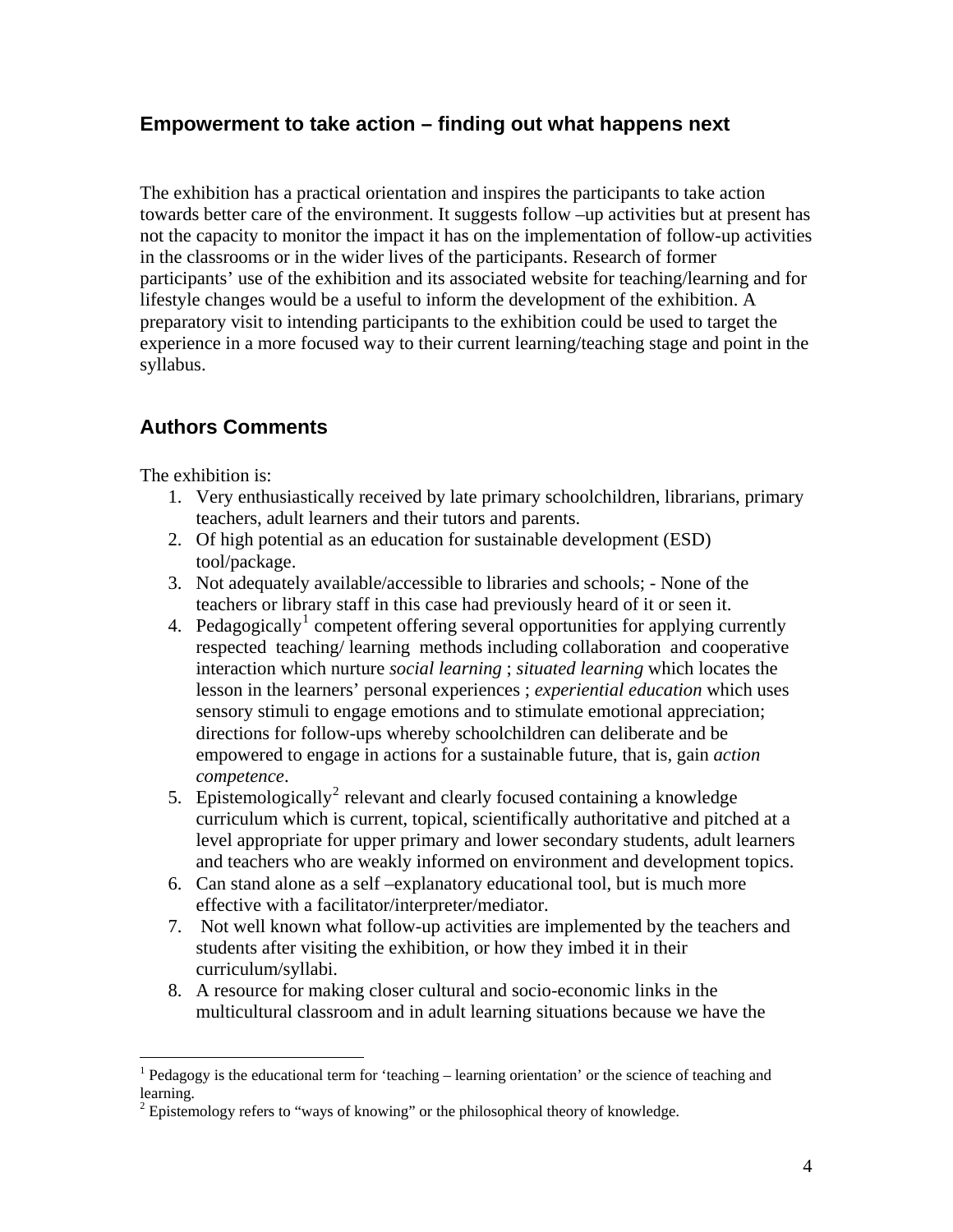contribution of people who are coming from countries which are the sources of our timber/wood and other forest products.

- 9. For society and education systems which are quite highly structured, a little confusing in its flow scheme e.g. some panels are left unnumbered or carry no questions in the activity sheets, including the 'know-wood' board, some inconsistencies in labeling.
- 10. Accompanied by an excellent website, which has links to relevant environmental, development and development organizations and is regularly updated.

#### **Recommendations for better accessibility, use and impacts of the exhibition as an ESD tool**;

- 1. Multiply the exhibition to ensure availability to every library and every primary school every year.
- 2. Consider at least one permanent exhibition in a national development educational or environmental education institution.
- 3. Train and recruit facilitators/interpreters to travel with the new copies of the exhibition, having it constantly wo/manned.
- 4. Visit the teachers/adult facilitators in their classrooms before they take the children to the exhibition to:
	- o introduce them to its concepts
	- o consider how the exhibition can be linked to their current stage of syllabus implementation and melded into their lesson plans
	- o practice accompanying experiential games, activities.
- 5. Follow-up into classrooms with teachers to research follow-up by teachers and students and get insights into ways to embed its themes into specific lessons of specific subject syllabi.
- 6. Standardise the panel numbering and slightly change the order of panels for better flow.
- 7. Standardise the labelling of wood samples to include English, colloquial and scientific names, to endure and to have equal size font of the clearest and largest type possible.
- 8. Separate the main theme 'our waste of wood is negatively impacting on other humans and non-human species' from the 'get to know wonderful trees and wood diversity' theme by removing the facts about specific species from the main activity sheet and devoting a newly designed activity sheet to this latter topic.
- 9. Add and take away sections as appropriate to the participants or contemporary issues e.g. A double panel on music and wood, another on sport and wood.
- 10. Offer special sessions/workshops for teachers, adult learning, computer literacy facilitators, special English teachers for primary schools, to practice and create appropriate games and activities e.g. web of life, trees of life, forest management game.